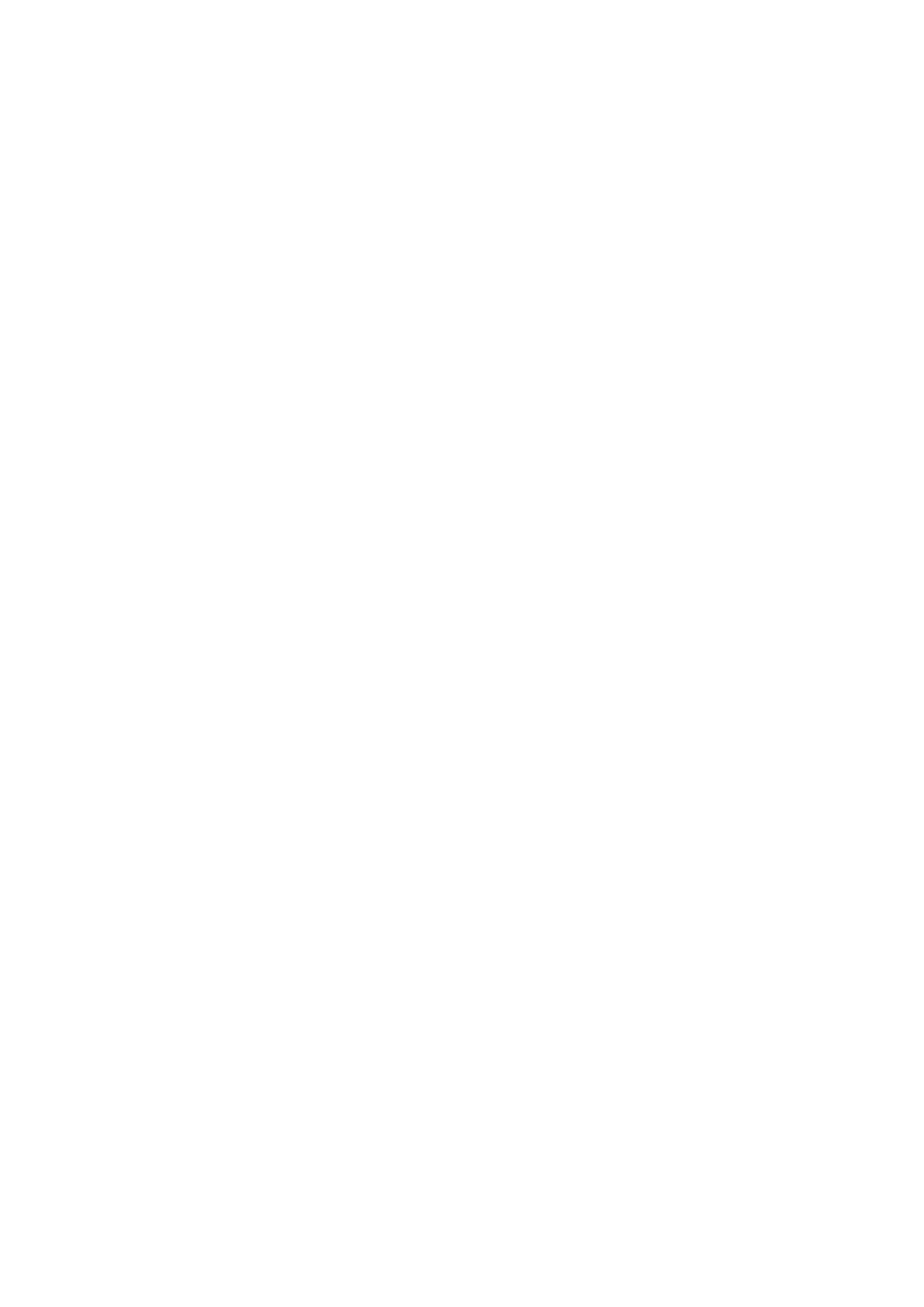### **Contents**

If you require this document in an alternative format, such as large print, please email [is.skills@ed.ac.uk.](mailto:is.skills@ed.ac.uk)

Copyright © IS 2014

Permission is granted to any individual or institution to use, copy or redistribute this document whole or in part, so long as it is not sold for profit and provided that the above copyright notice and this permission notice appear in all copies.

Where any part of this document is included in another document, due acknowledgement is required.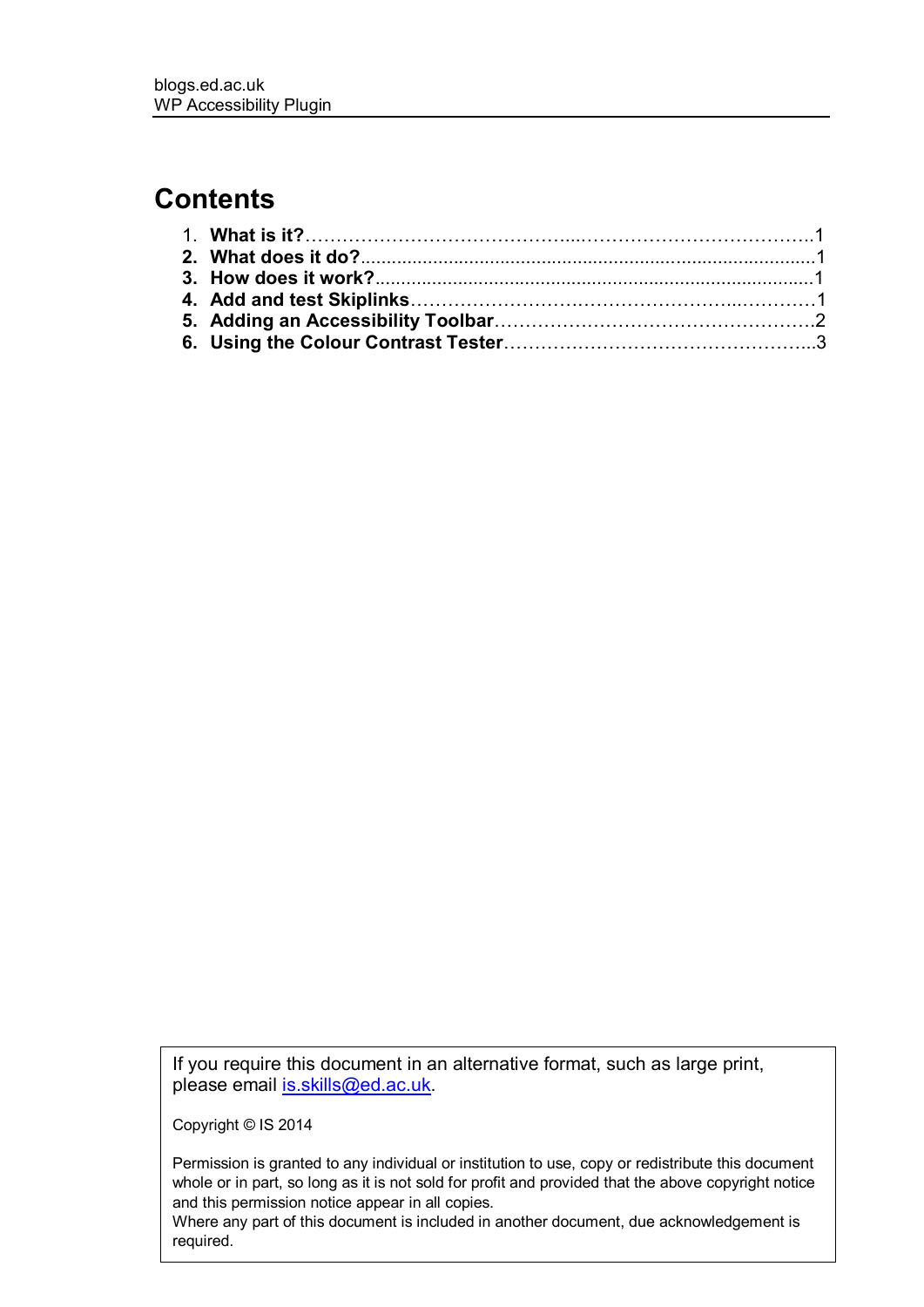### **1. What is it?**

WP Accessibility is a plugin that enables you to make sure that your blog is accessible to all users.

# **2. What does it do?**

This plugin enables you to add an accessibility toolbar to your blog which enables users to change viewing settings to best match their needs. This plugin also lets you test colour contrast on your blog as well a variety of additional options such as removing title attributes or underlining links.

### **3. How does it work?**

Once the plugin is activated, a WP Accessibility section should appear under Settings. There, you will be able to make all necessary modifications.

## **4. Add and test skip links**

Skiplinks are a way to enable users, especially those who use screen readers and keyboard navigation, to navigate directly to content or navigation from any given page. If your theme has a navigation menu, a header or banner with content before users reach the main content of the page then your theme is required to include a skip link.

You can add Skiplinks by checking the box to 'Enable Skiplinks' and to have 'Skiplinks always visible.' You can also include the ID of your main content container and main site map in order to help to navigate where the Skiplinks should go.

| <b>Configure Skiplinks</b>                                            |  |
|-----------------------------------------------------------------------|--|
| ✔ Enable Skiplinks                                                    |  |
| ✔ Skiplinks always visible                                            |  |
| Skip to Content link target (ID of your main content container)       |  |
| #content                                                              |  |
| Skip to Navigation link target (ID of your main navigation container) |  |
| #nav                                                                  |  |
| Site Map link target (URL for your site map)                          |  |
| Add your own link (link or container ID)                              |  |
| Link text for your link                                               |  |
| Styles for Skiplinks when they have focus                             |  |
|                                                                       |  |
|                                                                       |  |
| Styles for Skiplinks without focus (Not currently visible)            |  |
|                                                                       |  |
|                                                                       |  |
|                                                                       |  |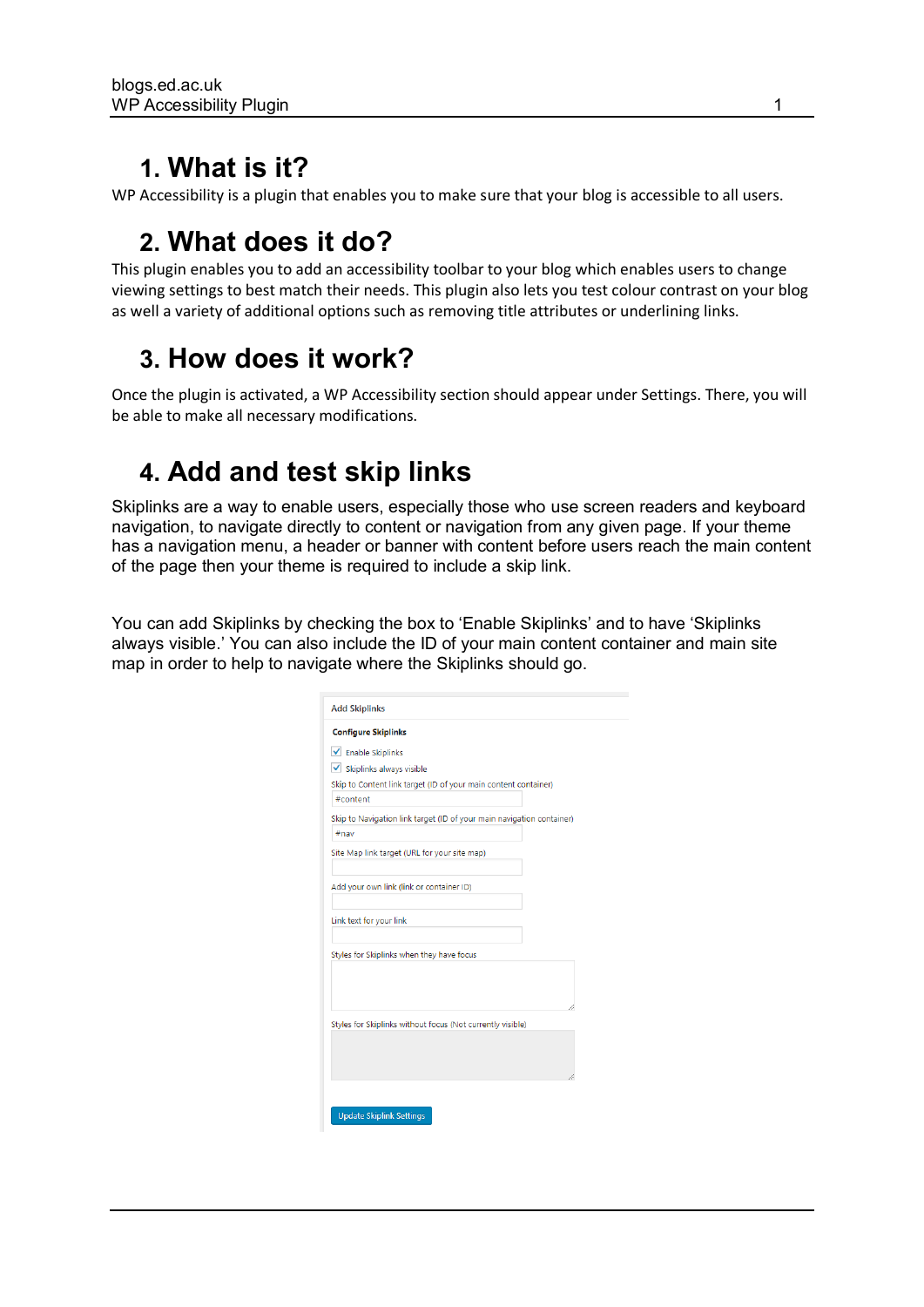#### **5. Adding an Accessibility Toolbar**

In order to add a toolbar to your blog and customize its features, follow these easy steps.

- 1) Go to **Settings> WP Accessibility**.
- 2) Refer to the section called **Accessibility Toolbar Settings.**
- 3) Tick the very first box to add your toolbar to your blog and enable font size adjustment and contrast toggle.

| <b>Accessibility Toolbar Settings</b>                                                                                                                                                                                                                                    |  |  |
|--------------------------------------------------------------------------------------------------------------------------------------------------------------------------------------------------------------------------------------------------------------------------|--|--|
| Add Accessibility toolbar with font size adjustment and contrast toggle                                                                                                                                                                                                  |  |  |
| Exclude font size toggle from Accessibility toolbar<br>Exclude contrast toggle from Accessibility toolbar<br>Include greyscale toggle with Accessibility toolbar<br>The greyscale toggle is only intended for testing, and will appear only for logged-in administrators |  |  |

- 4) Browse through the following options, including font size and where to find your toolbar. Tick the corresponding boxes if interested.
- 5) Remember to click on **Update Toolbar Settings** to save your changes.

**Update Toolbar Settings** 

#### **6. Using the Contrast Tester**

Try to make the most out of the contrast tester available with the WP Accessibility plugin as it enables you to try out variations of colour combinations before using them in your blog. Follow these steps to learn how to use the feature.

- 1) Go to **Settings> WP Accessibility**.
- 2) Scroll down until you find the **Colour Contrast Tester.**

| о                 | о                 |  |
|-------------------|-------------------|--|
| Foreground colour | Background colour |  |
| #                 | #                 |  |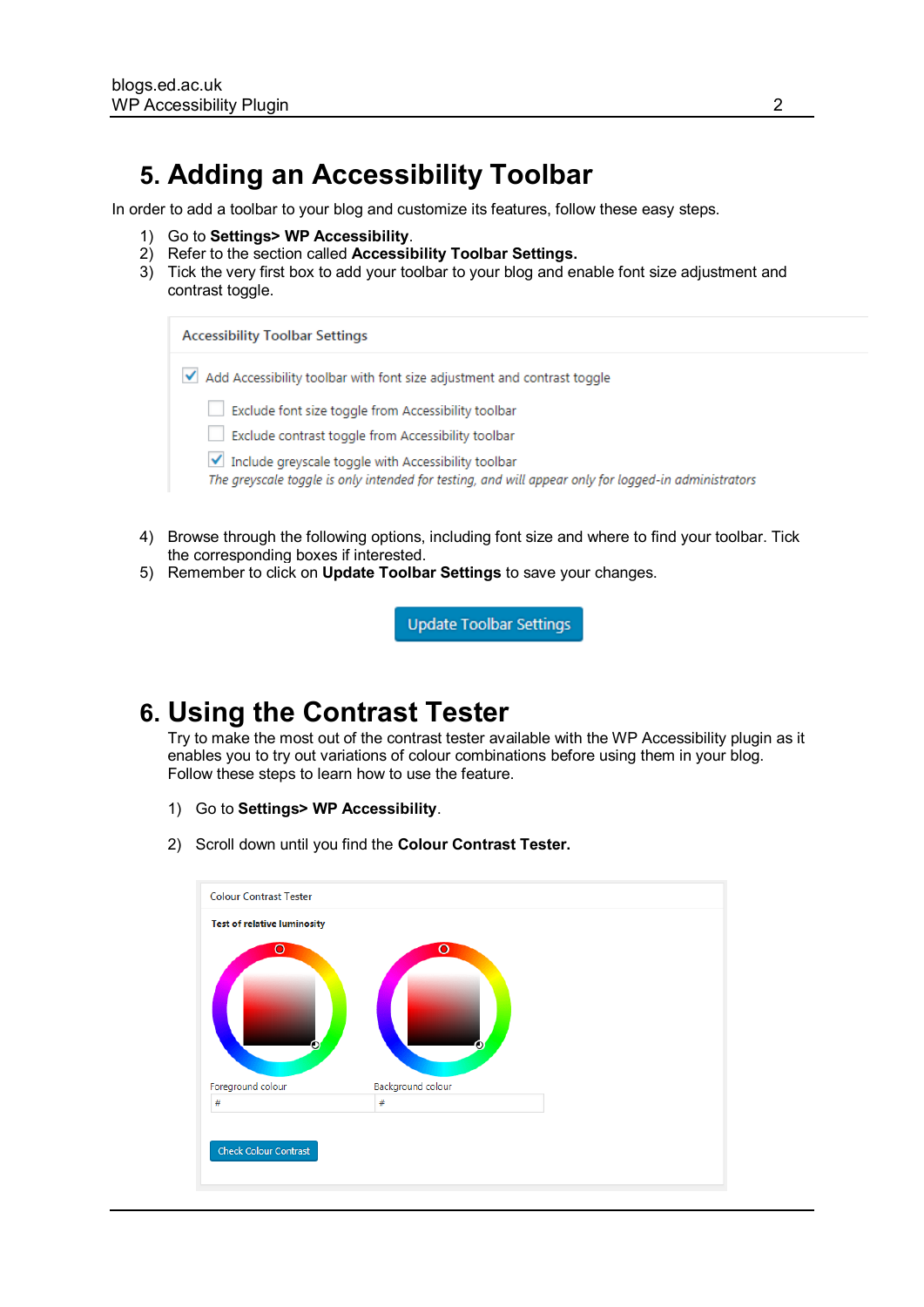- 3) Pick two colours to contrast either by:
	- Clicking directly onto the colour panel available. Remember to click on both the circular panel on the outside to pick your colour but to also then modify its luminosity the central square panel.



Typing in the number of your chosen colour in the boxes under the colour panels.

| Foreground colour | Background colour |
|-------------------|-------------------|
|                   |                   |

- 4) Click on **Check Colour Contrast**.
- 5) This will refresh the Settings page where you will be able to see your results. The plugin will tell you if you have passed or not above a visual example of the two colours contrasted.



Example of a passed colour contrast test.



Example of a failed colour contrast test.